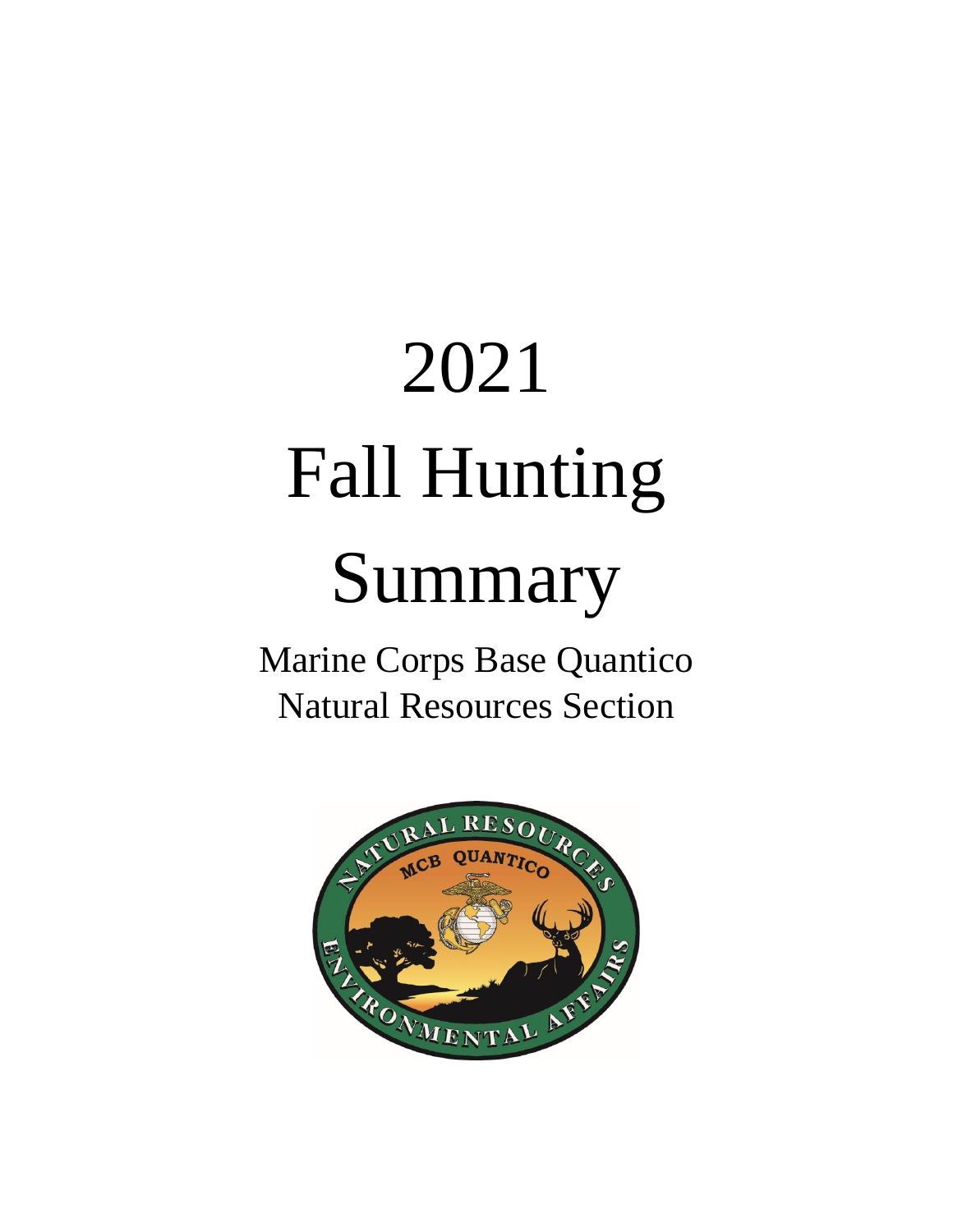#### **Purpose**

This report summarizes results from annual surveys and species harvest data relevant to hunters, and includes harvest summaries for bear (Table 1), small game (Table 2), trapping (Table 3), turkey (Table 4, Fig. 1), waterfowl (Tables 5 and 6), and deer (Tables 7 and 8, Fig. 2 and 3).

#### **Mast Crop**

We conduct an annual mast survey at the end of the summer to obtain an indicator of how much acorn mast is available. In 2021, the acorn mast crop was average. Although average crops are most common, mast crops are cyclical, occasionally resulting in bumper crops or failures. During mast failures, wildlife must seek out other sources of food such as grasses, forbs, and soft mast, often relying on fields and road edges.

#### **Hemorrhagic Disease**

Hemorrhagic Disease, a general term used to describe one of the various strains of either epizootic hemorrhagic disease (EHD) or blue tongue virus (BTV), is a common disease that occurs annually to some degree in the Southeastern U.S. This disease is transmitted by tiny biting flies (midges, gnats, no-see-ums). Outbreaks of HD are highly variable and occur in late summer into the fall. Deer can often be found lying dead near bodies of water such as creeks, streams, or lakes. In 2019 we found no evidence of HD on base, but found 22 cases in harvested deer in 2020 and only 1 case in 2021.

#### **Chronic Wasting Disease**

In the fall of 2018, a case of Chronic Wasting Disease (CWD) was documented in Culpeper County, approximately 15 miles west of the base. In the fall of 2019, Virginia Department of Wildlife Resources (VDWR) confirmed a case of CWD in the northwest corner of Fauquier County, approximately 30 miles from the base. Consequently, the entirety of Fauquier County was included within Disease Management Area (DMA) 2, incorporating Training Areas 9B, 13, 14A, 14B, and 14C.

Taking a proactive approach, and in collaboration with VDWR, we again removed CWD samples from a select number of deer this season. The results are still pending and will be released by VDWR in the coming weeks. If your deer tests positive, VDWR will contact you directly. For more information on Chronic Wasting Disease in Virginia, please visit the [VDWR website on CWD.](https://dwr.virginia.gov/wildlife/diseases/cwd/)

#### **Grassland Project Update**

As you may have noticed, some of our open 'field' areas have taller vegetation this year. We are continuing the restoration process of these fields, returning them to native warm season grasslands. Native grasslands are composed of diverse plant communities, providing resources for game and non-game species alike including deer, turkey, quail, and rabbits, as well as pollinators, songbirds, raptors, and small mammals. Successful conversion of habitat takes time and a sustained effort, so continue to watch these areas change over the next few years.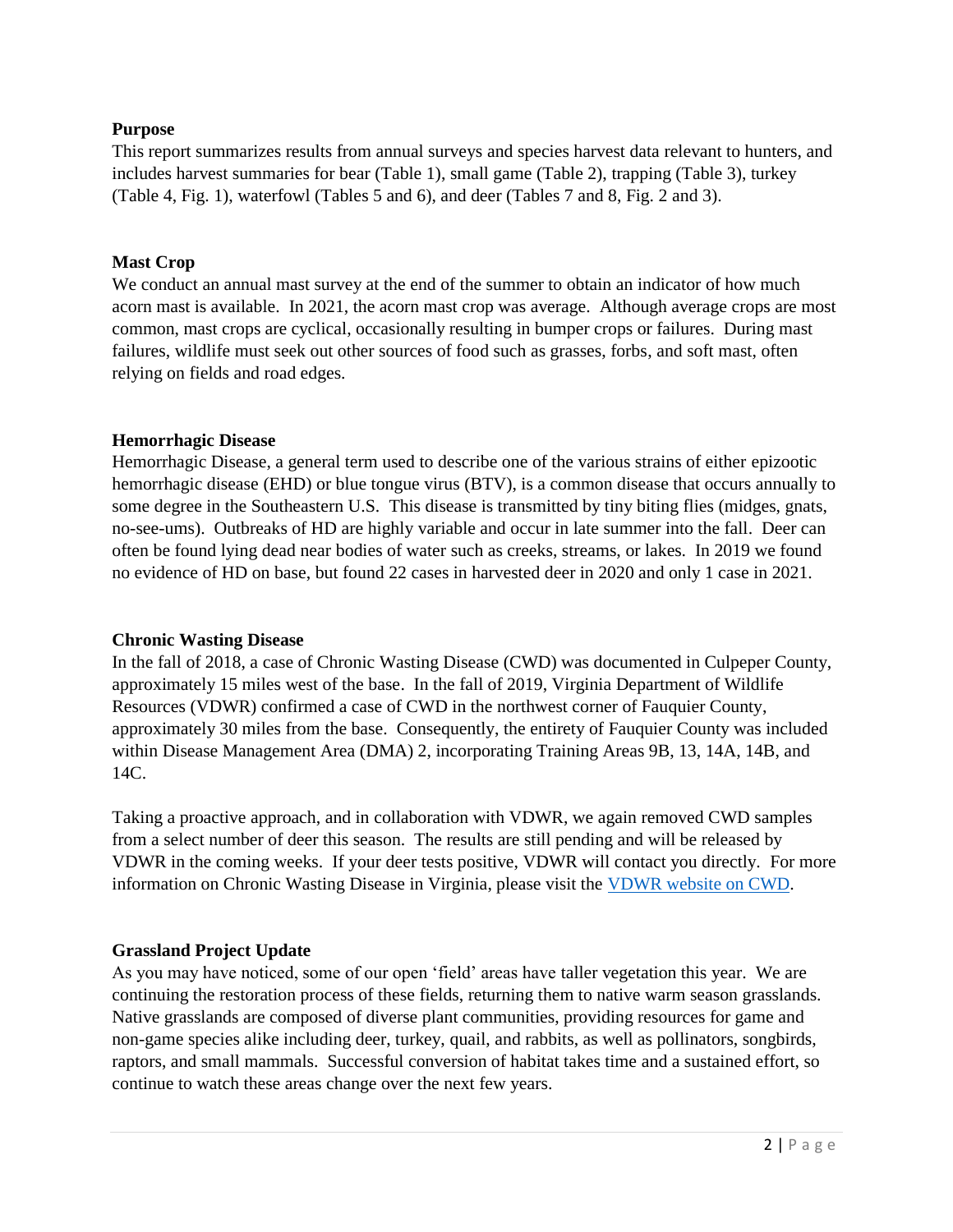### Bear

| Table 1: 2021 bear harvest at Quantico          |     |     |  |
|-------------------------------------------------|-----|-----|--|
| <b>Training Area</b> Weight (lbs)<br><b>Sex</b> |     |     |  |
| Male                                            | 10C | 235 |  |

## Small Game

|  |  |  |  |  |  | Table 2: 2021 small game harvest at Quantico |
|--|--|--|--|--|--|----------------------------------------------|
|--|--|--|--|--|--|----------------------------------------------|

| <b>Species</b>  | <b>Number</b><br><b>Harvested</b> |
|-----------------|-----------------------------------|
| Squirrel        | 105                               |
| Woodcock        | 45                                |
| Rabbit          | 12                                |
| Dove            | 22                                |
| Coyote          | 4                                 |
| <b>Red Fox</b>  | $\mathfrak{D}$                    |
| <b>Gray Fox</b> | 8                                 |

# Trapping

Table 3: 2021 trapping harvest at Quantico

| <b>Species</b>                      | <b>Number</b><br>Killed | <b>Number</b><br><b>Released</b> |
|-------------------------------------|-------------------------|----------------------------------|
| Coyote<br>Raccoon<br><b>Otter</b>   | $\mathcal{D}_{\cdot}$   |                                  |
| Red Fox<br>Opossum<br><b>Beaver</b> | 1                       |                                  |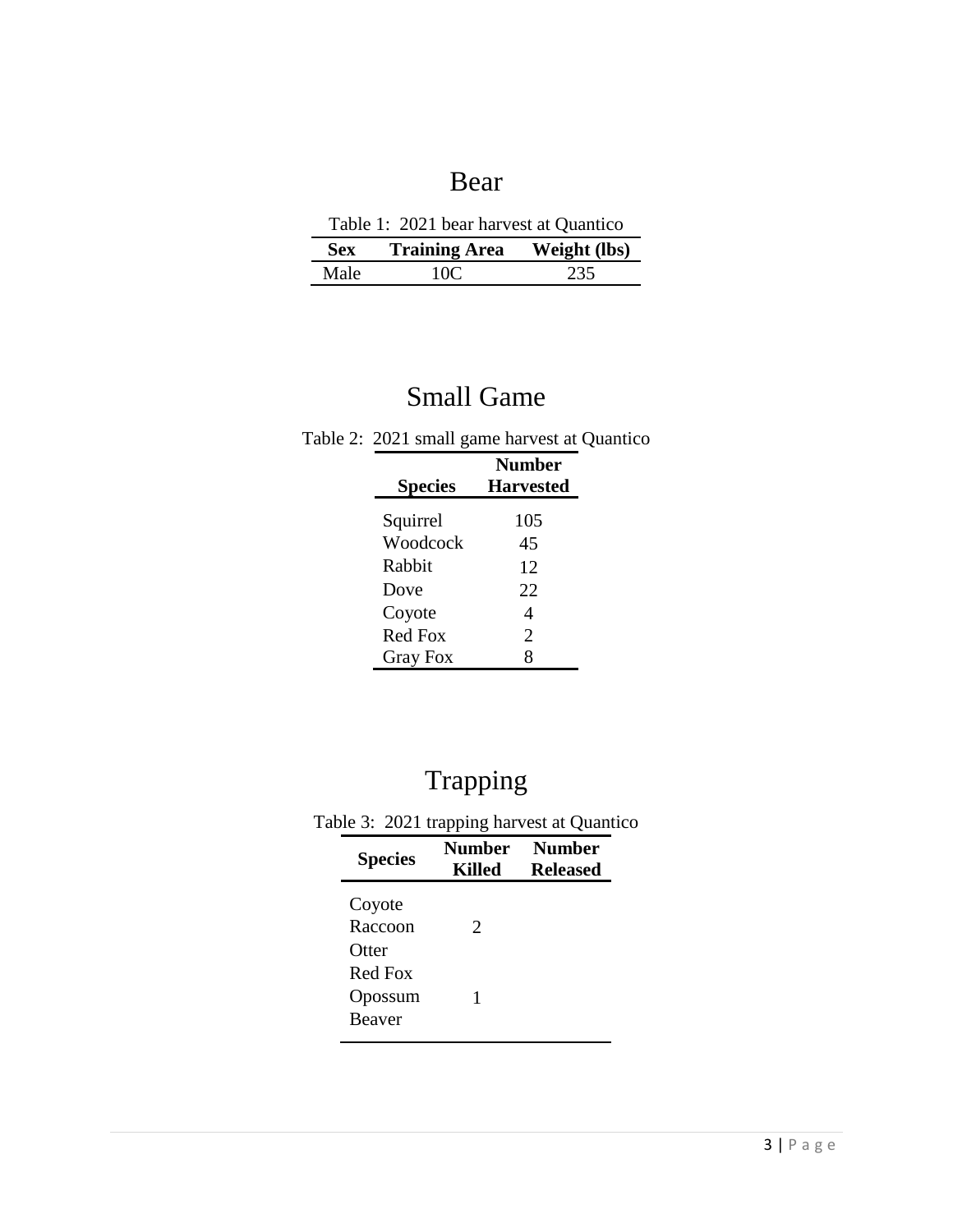# Fall Turkey

|          | Male | Female |
|----------|------|--------|
| Adult    |      |        |
| Juvenile | ′)   |        |
| Unknown  |      |        |
| Total    |      |        |



Figure 1. Five-year fall turkey harvest by sex at Quantico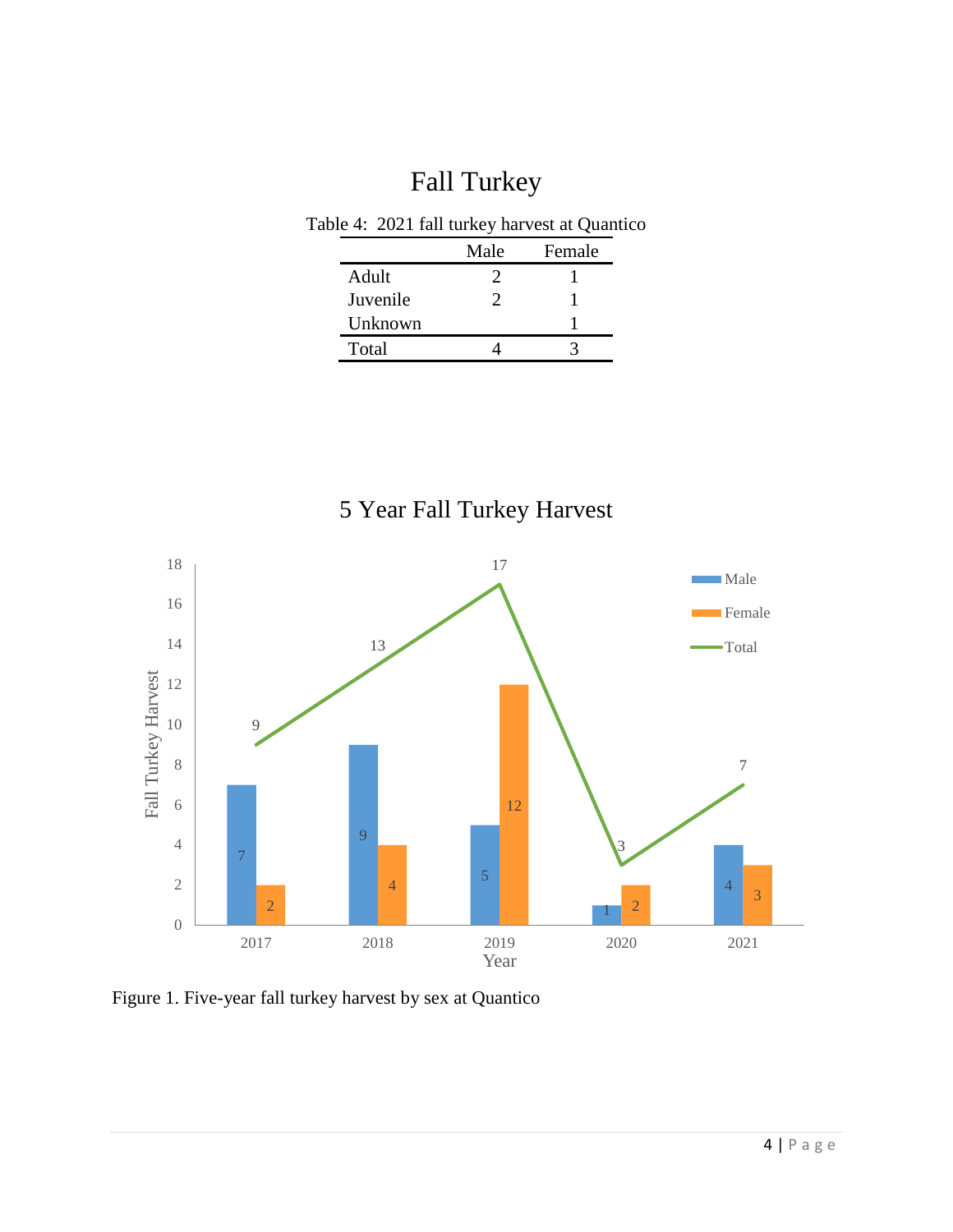# Waterfowl

| <b>Species</b>             | <b>Harvest</b>        |
|----------------------------|-----------------------|
| Canada Goose               | 20                    |
| <b>Wood Duck</b>           | 21                    |
| Mallard                    | 42                    |
| <b>American Black Duck</b> | 4                     |
| Gadwall                    | 9                     |
| <b>Northern Pintail</b>    | 1                     |
| Northern Shoveler          | 1                     |
| American Wigeon            | $\overline{2}$        |
| <b>Blue-winged Teal</b>    | 1                     |
| Green-winged Teal          | 5                     |
| Canvasback                 | $\overline{2}$        |
| Redhead                    | 10                    |
| Lesser Scaup               | 4                     |
| Ring-necked Duck           | 14                    |
| Common Goldeneye           | $\mathcal{D}_{\cdot}$ |
| <b>Bufflehead</b>          | 16                    |
| <b>Hooded Merganser</b>    | 16                    |
| <b>Ruddy Duck</b>          | $\overline{2}$        |
| <b>American Coot</b>       | 2                     |
| Total                      | 174                   |

Table 5: 2021 waterfowl harvest at Quantico by species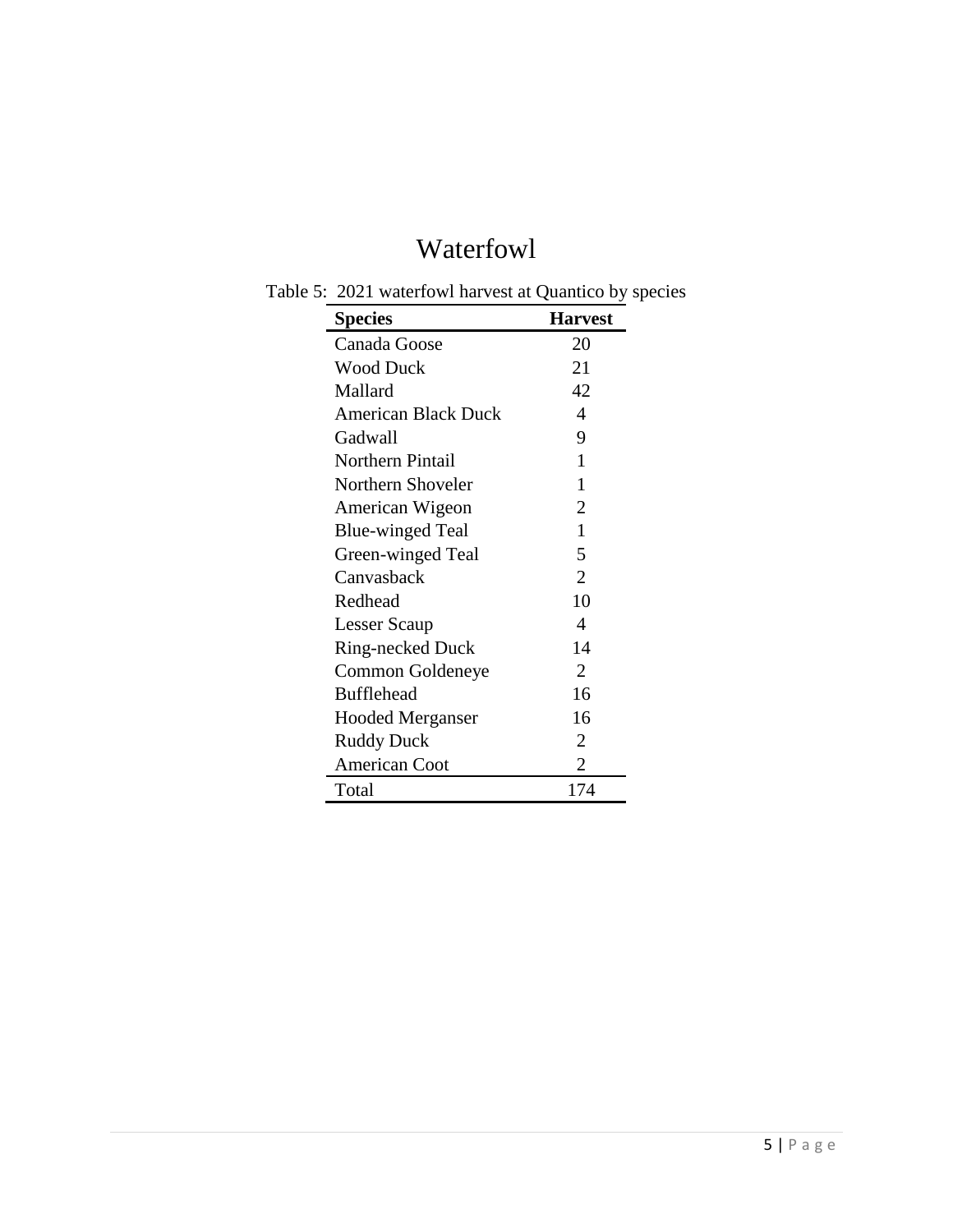| <b>Blind or Training</b> |                  |                       | <b>Harvest</b>      |                  |
|--------------------------|------------------|-----------------------|---------------------|------------------|
| Area                     | <b>Geese</b>     | <b>Dabbling Ducks</b> | <b>Diving Ducks</b> | <b>Other</b>     |
| Chopawamsic Creek        |                  |                       |                     |                  |
| Blind 1*                 | $\overline{0}$   | $\mathbf{2}$          | $\boldsymbol{0}$    | $\overline{0}$   |
| Blind 2                  | $\overline{0}$   | $\theta$              | $\overline{0}$      | $\overline{0}$   |
| Blind 3                  | 1                | 3                     | $\overline{4}$      | 1                |
| Blind 4                  | $\boldsymbol{0}$ | $\overline{2}$        | $\mathbf{1}$        | $\overline{0}$   |
| <b>Blind A</b>           | 5                | $\overline{0}$        | 14                  | $\theta$         |
| <b>Blind C</b>           | $\overline{0}$   | 26                    | $\overline{0}$      | $\overline{0}$   |
| Quantico Creek           |                  |                       |                     |                  |
| Blind 5                  | 1                | $\overline{2}$        | $\overline{0}$      | $\overline{0}$   |
| Blind 6                  | $\boldsymbol{0}$ | 18                    | 7                   | $\boldsymbol{0}$ |
| Blind 7                  | $\overline{0}$   | 5                     | 10                  | $\overline{0}$   |
| Blind 8                  | $\overline{4}$   | 6                     | 5                   | $\overline{0}$   |
| <b>Blind E</b>           | $\overline{0}$   | $\mathbf{1}$          | $\mathbf{1}$        | $\overline{0}$   |
| Hospital<br>Point        | $\overline{0}$   | $\overline{0}$        | 3                   | $\overline{0}$   |
| Potomac River            |                  |                       |                     |                  |
| 9                        | $\boldsymbol{0}$ | $\theta$              | $\mathbf{1}$        | $\boldsymbol{0}$ |
| D                        | $\mathbf{1}$     | 5                     | 8                   | $\mathbf{1}$     |
| Smith Lake               |                  |                       |                     |                  |
| Blind 16                 | $\overline{2}$   | $\overline{0}$        | $\mathfrak{2}$      | $\boldsymbol{0}$ |
| Blind 17                 | $\overline{4}$   | 1                     | $\boldsymbol{0}$    | $\overline{0}$   |
| <b>Dalton Pond</b>       | $\overline{0}$   | $\overline{4}$        | $\overline{0}$      | $\overline{0}$   |
| Jump shooting            |                  |                       |                     |                  |
| 9C                       | $\overline{2}$   | $\overline{2}$        | $\mathbf{1}$        | $\overline{0}$   |
| 9 <sub>D</sub>           | $\boldsymbol{0}$ | 3                     | $\overline{0}$      | $\overline{0}$   |
| 11A                      | $\overline{0}$   | $\overline{0}$        | 3                   | $\overline{0}$   |
| 13                       | $\overline{0}$   | $\overline{0}$        | 1                   | $\overline{0}$   |
| 14B                      | $\overline{0}$   | $\overline{0}$        | 3                   | $\overline{0}$   |
| <b>Wounded Warrior</b>   | $\overline{0}$   | 6                     | $\overline{2}$      | $\boldsymbol{0}$ |
| <b>Total</b>             | 20               | 86                    | 66                  | $\overline{2}$   |

Table 6: 2021 waterfowl harvest at Quantico by blind and training area

*\*Closed 12/15/21-1/29/22 for nesting Bald Eagles.*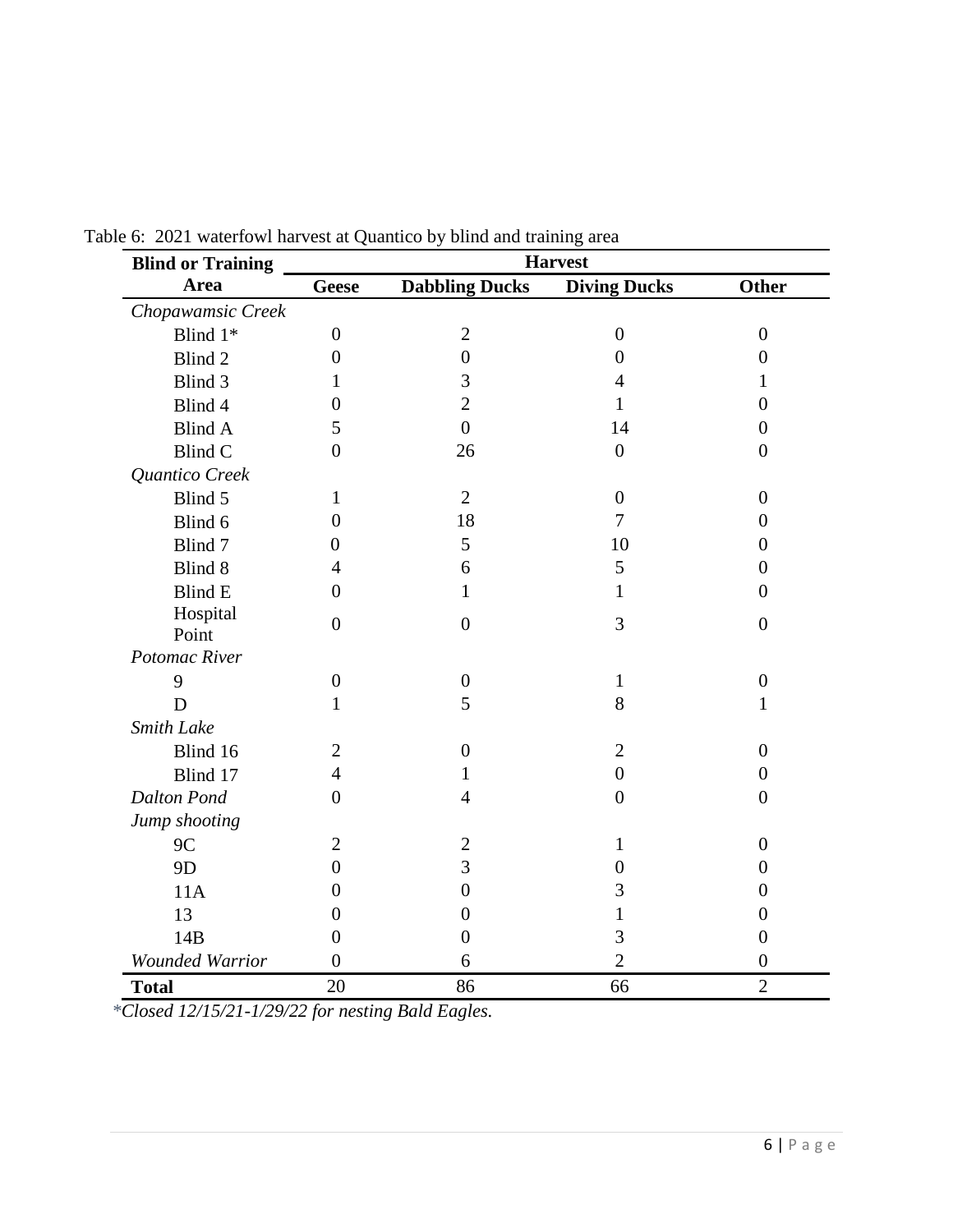#### Deer

| <b>Age Class</b>  | Buck | Doe |
|-------------------|------|-----|
| Adult $(2.5+)$    | 111  | 51  |
| Yearlings $(1.5)$ | 44   | 9   |
| Fawn $(0.5)$      | x    | Q   |
| Totals            | 163  | 78  |

Table 7: 2021 Quantico deer harvest by age class and sex



Figure 2: Five-year deer harvest by sex.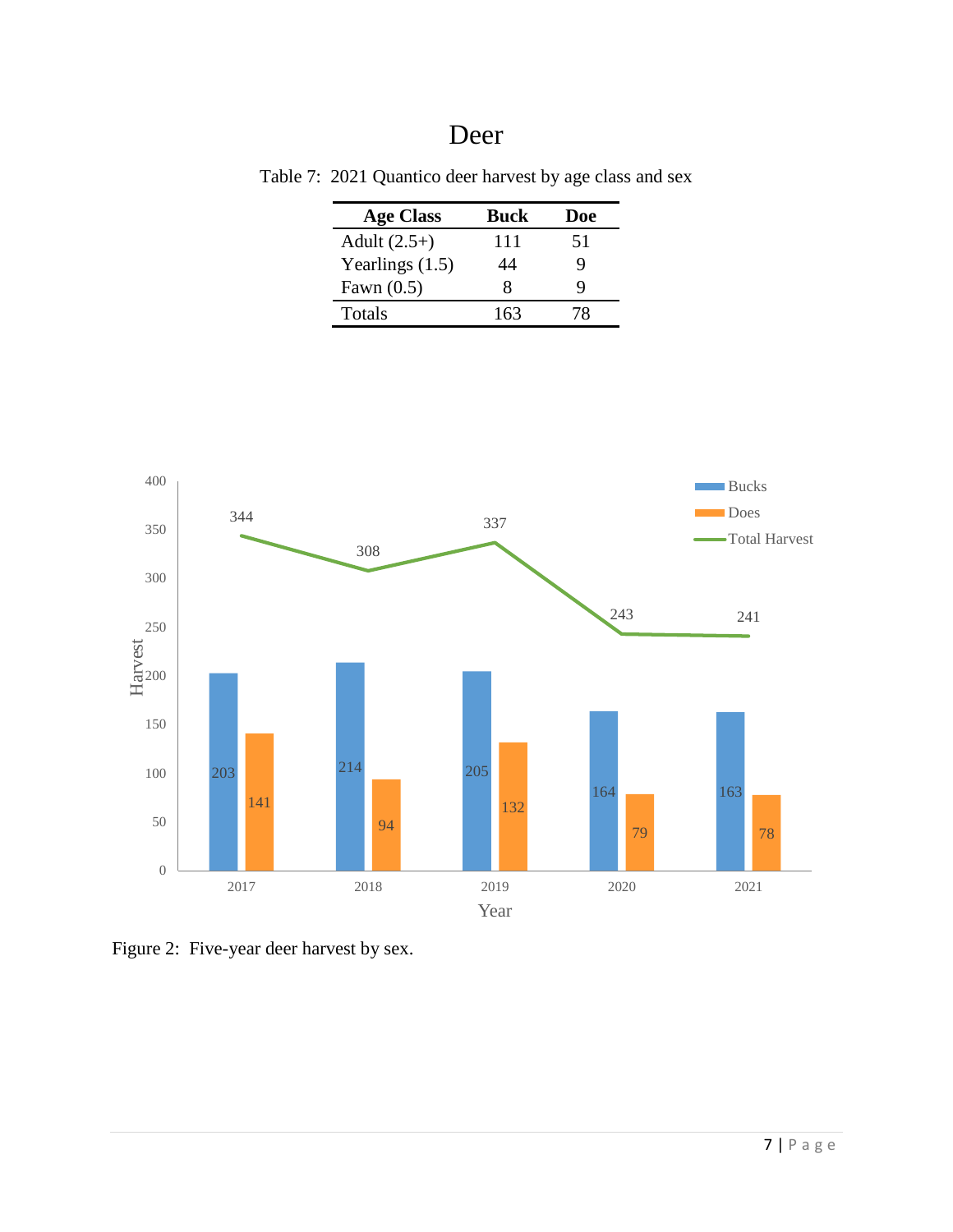| <b>Training Area</b>                        | <b>Buck</b>                                | <b>Doe</b>                                        | <b>Total</b>             |
|---------------------------------------------|--------------------------------------------|---------------------------------------------------|--------------------------|
| OCS <sub>2A</sub>                           | $\mathbf{1}$                               |                                                   | $\mathbf{1}$             |
| OCS <sub>2B</sub>                           | $\overline{c}$                             |                                                   | $\overline{c}$           |
| OCS <sub>3</sub>                            | $\overline{7}$                             | 8                                                 | 15                       |
| OCS <sub>4</sub>                            | $\mathbf{1}$                               | $\overline{c}$                                    | 3                        |
| Mainside (P1-P8)                            | 22                                         | 6                                                 | 28                       |
| <b>TDSA</b>                                 | $\mathbf{1}$                               | $\overline{4}$                                    | 5                        |
| 5A                                          | 8                                          | $\mathbf{1}$                                      | 9                        |
| 5B                                          | 6                                          | $\overline{7}$                                    | 13                       |
| 5C                                          | 5                                          |                                                   | $\boldsymbol{7}$         |
| 6A                                          | 3                                          |                                                   | 5                        |
| 6B                                          | $\overline{3}$                             |                                                   | 5                        |
| 6C                                          | 9                                          |                                                   | 12                       |
| 7A                                          | 6                                          | $\begin{array}{c}\n2 \\ 2 \\ 3 \\ 2\n\end{array}$ | $\,8$                    |
| 7B                                          | 6                                          | $\mathbf{1}$                                      | $\overline{7}$           |
| 7C                                          | $\overline{7}$                             | $\overline{7}$                                    | 14                       |
| 8A                                          | $\overline{4}$                             | 3                                                 | $\boldsymbol{7}$         |
| 8B                                          | $\mathbf{1}$                               | $\mathbf{1}$                                      | $\overline{\mathbf{c}}$  |
| 9B                                          | 3                                          | $\overline{c}$                                    | 5                        |
| 9 <sup>C</sup>                              | $\mathbf{1}$                               |                                                   | $\mathbf{1}$             |
| 9D                                          | 5                                          | $\overline{\mathbf{c}}$                           | 7                        |
| 10A                                         | 3                                          | $\mathbf{1}$                                      | $\overline{4}$           |
| 10B                                         | $\overline{4}$                             |                                                   | $\overline{\mathcal{L}}$ |
| 10C                                         | 5                                          |                                                   | 5                        |
| 11A                                         | $\overline{4}$                             |                                                   | $\overline{4}$           |
| 11B                                         | $\mathbf{1}$                               |                                                   | $\mathbf{1}$             |
| 12A                                         |                                            | $\mathbf{1}$                                      | $\mathbf{1}$             |
| 12B                                         |                                            | 3                                                 | 5                        |
| 13                                          | $\begin{array}{c} 2 \\ 2 \\ 5 \end{array}$ |                                                   |                          |
| 14A                                         |                                            |                                                   | $rac{2}{5}$              |
| 14B                                         | 5                                          |                                                   | 5                        |
| 14C                                         | $\mathbf{1}$                               |                                                   | $\mathbf{1}$             |
| 15A                                         | $\mathbf{1}$                               | $\overline{\mathbf{c}}$                           | 3                        |
| 15B                                         | $\overline{c}$                             | $\overline{c}$                                    | $\overline{4}$           |
| $15C*$                                      |                                            |                                                   |                          |
| 16A                                         | 3                                          | 5                                                 | 8                        |
| 16B                                         | 6                                          | $\overline{3}$                                    | 9                        |
| 16C                                         |                                            |                                                   |                          |
| 16D                                         |                                            |                                                   | $\frac{2}{3}$            |
| 16E                                         | $\begin{array}{c} 2 \\ 3 \\ 2 \end{array}$ | $\overline{2}$                                    | $\overline{4}$           |
| 16F                                         |                                            |                                                   | $\overline{c}$           |
| 16G                                         | 6                                          | 3                                                 | 9                        |
| $17A*$                                      |                                            |                                                   |                          |
| $17B*$                                      | $\mathbf{1}$                               |                                                   | $\mathbf{1}$             |
| 17C                                         | $\overline{2}$                             | 1                                                 | 3                        |
| <b>Total</b>                                | 163                                        | 78                                                | 241                      |
| *Closed for all or most of the 2021 season. |                                            |                                                   |                          |

Table 8: 2021 Quantico deer harvest by sex and Training Area

8 | P a g e